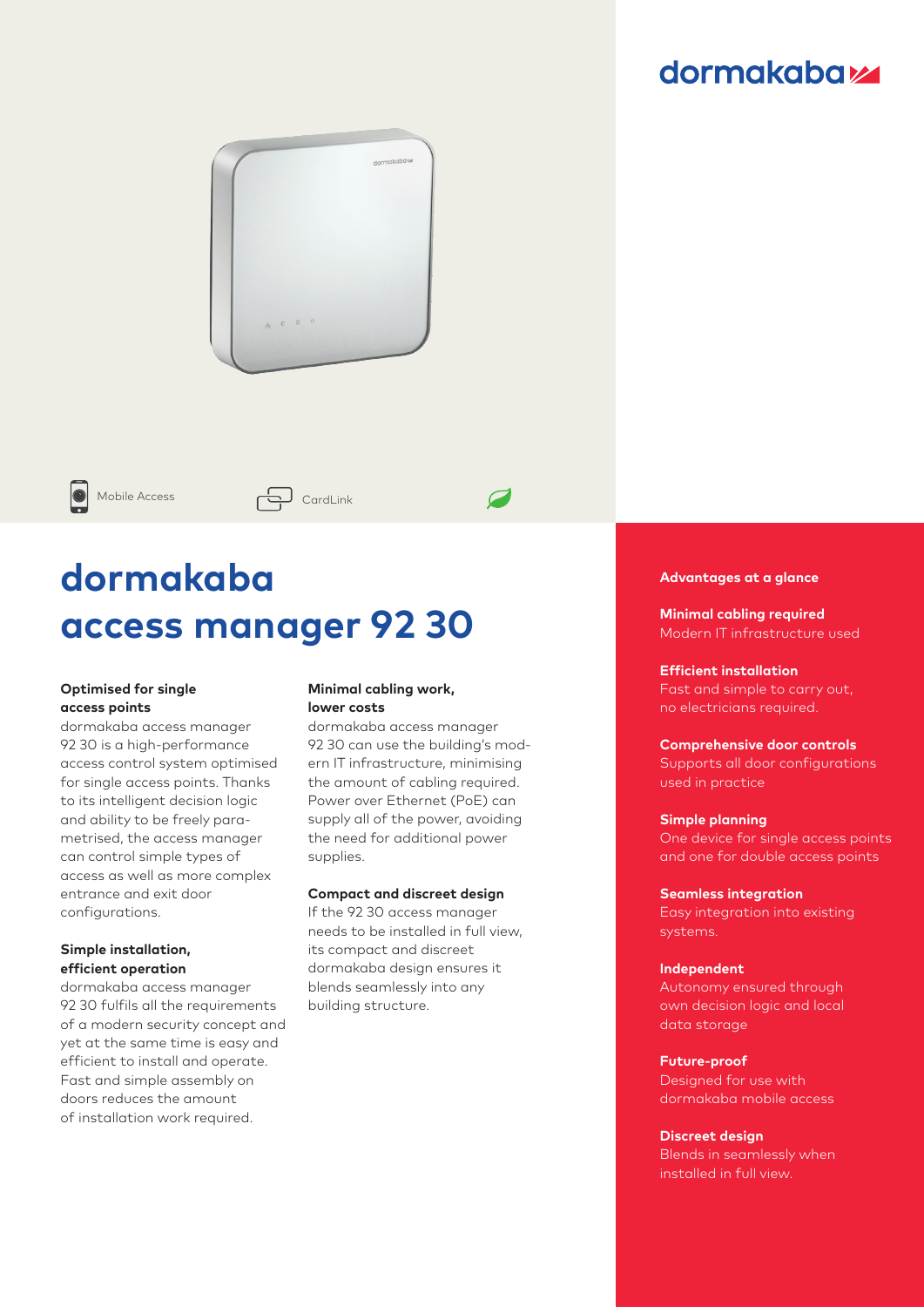



#### **Door management**

Access manager 92 30 manages and controls single access points, regardless of whether they are single doors or more complex access points.

#### **Online/offline operating states**

If the access manager is in online mode, the access decision can be made centrally via the access system. If the access manager is in offline mode, it can make the without support.

#### **Reliable operation**

The automatic restart of the access manager ensures that the access system is immediately available again after a power failure. Data in the local data memory is buffered and can be accessed by the host system following a disruption.

#### **Supported peripherals**

Two registration units or two readers can be connected:

- dormakaba registration units 90 00 / 90 01 / 90 02 / 90 03 / 90 04
- dormakaba compact readers 91 04 / 91 10
- dormakaba biometric reader 91 50

#### **Tamper proofing**

The integrated tamper switch ensures any attempts to tamper with the device will send an alarm to the access system.

#### **Options**

dormakaba access manager 92 30 provides the following options:

- CardLink: Integration of standalone components
- Advanced storage options
- Data encryption
- AVISO

#### **Our Sustainability Commitment**

dormakaba is committed to foster a sustainable development along our entire value chain.

In order to give quantified disclosures of a product's environmental impact and its ecological footprint, dormakaba provides Environmental Product Declarations (EPDs). Please download the EPD and read more about our sustainability commitment [here](https://dk.world/2Sf8OGW) or use the QR code provided.

### **Technical specification**

#### **Supported RFID technologies**

- LEGIC advant
- MIFARE (DESFire & Classic)

#### **Interfaces**

- Ethernet 10/100 Mbps with DNS/DHCP server
- 2 coaxial connections for registration units
- RS-485 bus for reader
- 4 digital inputs: max. 5 V DC
- 3 relay outputs:
- 30 V AC/DC; max. 2 A
- RS-232 connection
- Optional: 2 Wiegand interfaces

#### **Power supply**

- PoE (IEEE 802.3af), 15.4 W
- PoE+ (IEEE 802.3at), 25.5 W

#### **Ambient conditions:**

- Protection type: IP40
- Relative humidity:
- 5% to 85%, non-condensing • Temperature range:
- $-0$  °C  $+50$  °C (in operation)

#### **Housing**

- Wall mounting
- Colour: Light grey NCS 1502-B, front cover in white RAL: 9016

#### **Dimensions**

 $\cdot$  208 x 208 x 48 mm (W x H x D)

Further details and order information can be found in the relevant dormakaba catalogues or system descriptions.

WN 05574951532 Subject to change without notice. © 2022 dormakaba. Version 04/2022

 $\cdot$  (U) us FC (E)



#### **Any questions? We would be happy to answer any questions you may have.**